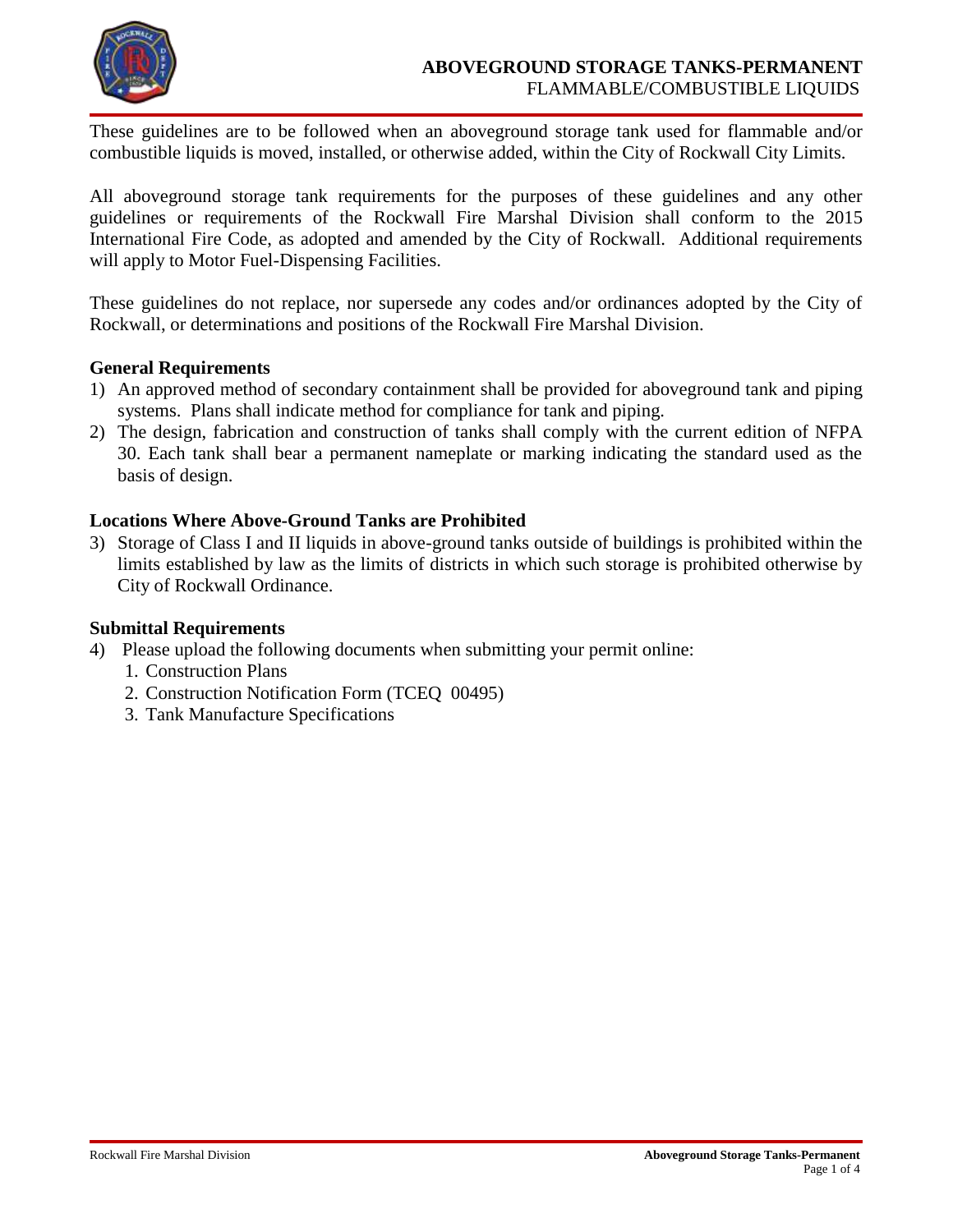

# *Installation Checklist for Aboveground Storage Tanks Rockwall Fire Marshal Division 972-771-7774*

- $\Box$  TCEQ provided with 30-day notice for tanks over 1,100 gallons.
- $\Box$  Installation plans and specifications are approved by RFMD.

## **THE FOLLOWING SHALL BE INSPECTED PRIOR TO USE:**

- $\Box$  Tanks located as indicated on approved plans from lot lines and buildings.
- Tanks are marked with UL identification.
- $\Box$  Tank serial number(s) and U.L. listing number(s) are recorded for each tank.
- $\Box$  Tank diameter(s) checked and recorded.
- Tank tightness Air test,  $3-5$  psi for minimum of 1-hr, witnessed prior to tank(s) being placed in service.
- $\Box$  The interstitial space (annulus) of double-wall or secondary containment tanks shall be tested either:
	- o hydrostatically or with air pressure at a gauge pressure of 3 to 5 psi (20 to 35 kPa) **or**
	- o by vacuum at 2.6 psi (18 kPa) **or**
	- o in accordance with the tank's listing or the manufacturer's instructions.
	- o The pressure or vacuum shall be held for not less than 1 hour or for the duration specified in the listing procedures for the tank.

## **THE FOLLOWING SHALL BE INSPECTED ON ANY PIPING:**

- $\Box$  All piping and valves are U.L. listed or of approved type.
- $\Box$  Underground piping shall be installed on at least 6 in. (150 mm) of well-compacted bedding material.
- In areas subject to vehicle traffic, the pipe trench shall be deep enough to permit a cover of at least 18 in. (450 mm) of well-compacted backfill material and pavement.
- In paved areas where a minimum 2 in. (50 mm) of asphalt is used, backfill between the pipe and the asphalt shall be permitted to be reduced to 8 in. (200 mm) minimum.
- In paved areas where a minimum 4 in.  $(100 \text{ mm})$  of reinforced concrete is used, backfill between the pipe and the asphalt shall be permitted to be reduced to 4 in. (100 mm) minimum.
- In areas not subject to vehicle traffic, the pipe trench shall be deep enough to permit a cover of at least 6 in.  $(150$ mm) of well-compacted backfill material.
- $\Box$  Piping within the same trench shall be separated horizontally by at least two pipe diameters. Separation need not exceed 9 in. (230 mm).
- $\Box$  Two or more levels of piping within the same trench shall be separated vertically by a minimum 6 in. (150 mm) of well-compacted bedding material.
- $\Box$  Piping is supported and separated to prevent damage and vibration.
- Tank piping is supported and protected from mechanical damage or fire exposure.
- $\Box$  Pipe joints are liquid tight, welded, threaded or flanged. Class 1 liquid joints are welded if the joints are located inside the building.
- $\Box$  Unless tested in accordance with the applicable section of ASME B31.9, all piping shall be tested before being covered, enclosed or placed in use.
	- o Testing shall be done hydrostatically to 150 percent of the maximum anticipated pressure of the system **or**
	- o pneumatically to 110 percent of the maximum anticipated pressure of the system, **and**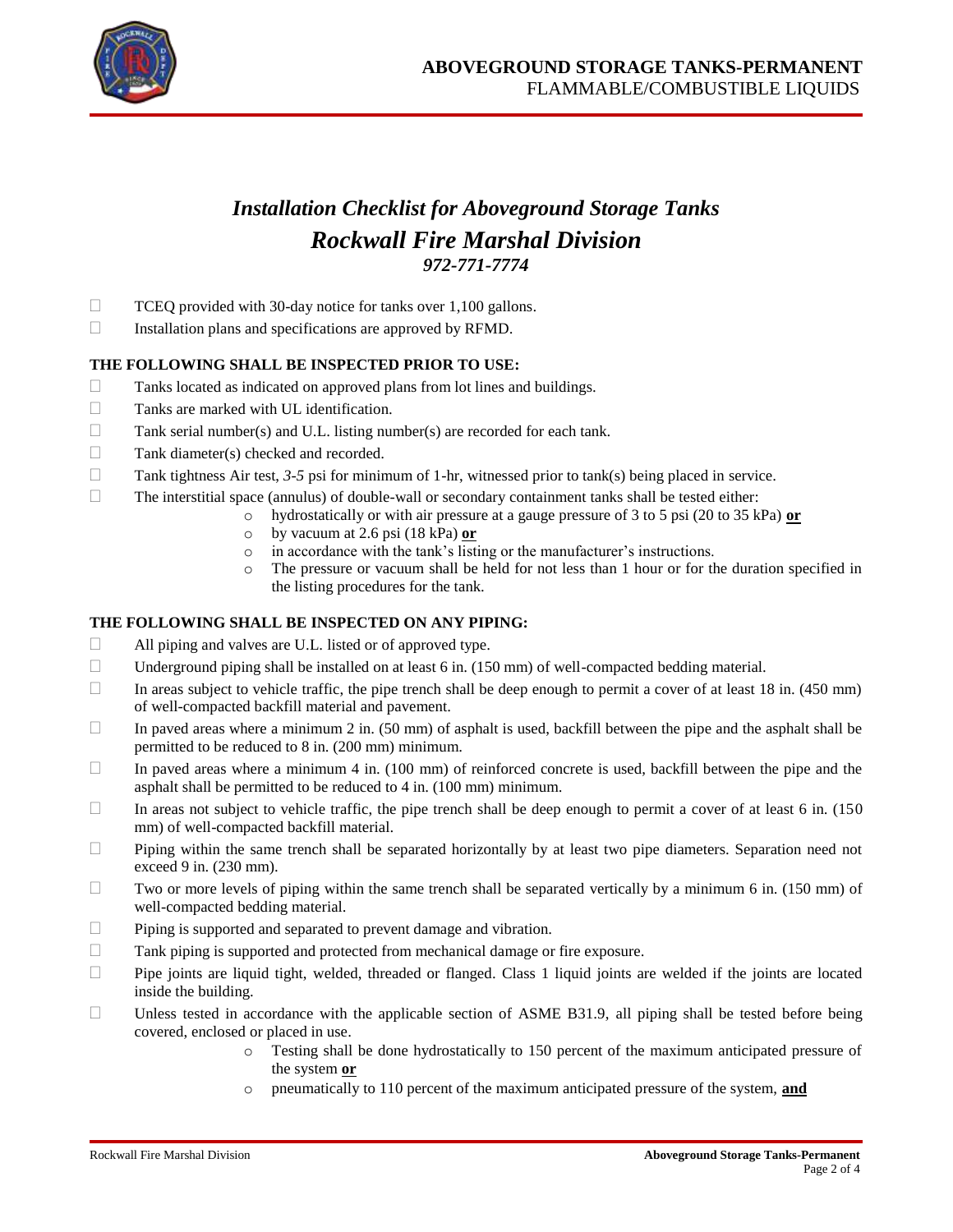

- o the test pressure shall be maintained while a complete visual inspection of all joints and connections is conducted.
- o In no case shall the test pressure be less than a gauge pressure of 5 psi (35 kPa) measured at the highest point of the system
- o the test pressure is maintained for not less than 10 minutes.
- o Care shall be exercised to ensure that these pressures are not applied to vented storage tanks. Such storage tanks shall be tested independently from the piping.
- $\Box$  The interstitial (annular) space of secondary containment–type piping shall be tested:
	- o hydrostatically at a gauge pressure of 5 psi (35 kPa ) **or** 
		- o air pressure at a gauge pressure of 5 psi (35 kPa) **or**
		- o shall be tested in accordance with its listing or with the manufacturer's instructions.
	- o The pressure source shall be disconnected from the interstitial space to ensure that the test is being conducted on a closed system.
	- o The pressure shall be maintained for a minimum of 1 hour.
- All metal pipes is properly wrapped (with 50% overlap), properly coated, or catholically protected to prevent galvanic action or corrosion.

#### **OPENINGS OTHER THAN VENTS**

- Filling, emptying, and vapor recovery openings are located outside the building, not less than 5 ft. from building openings or lot lines.
- $\Box$  For top load tanks, a metallic fill pipe is installed to minimize static electricity by terminating within 6 inches of the tank bottom.
- $\Box$  Tank openings are on the top only.

#### **SPILL/OVERFILL PREVENTION**

- $\Box$  An overfill prevention system is provided for each tank that operates as follows:
	- o Automatically shut off the flow of fuel to the tank when the quantity reaches 95 percent of tank capacity **and**
	- o Alert the transfer operator when the tank is no more than 90 percent full by restricting the flow of liquid into the tank or triggering the high-level alarm
- $\Box$  A spill container with a capacity of not less than 5 gallons is provided for each fill connection. Top fill containers are noncombustible, fixed to the tank and equipped with a manual drain valve that drains into the main tank.

#### **VENTS**

- $\Box$  Vent pipes from underground tanks storing Class I liquids are located so that the discharge point is outside of buildings, higher than the fill pipe opening, and not less than 12 ft (3.6 m) above the adjacent ground level.
- $\Box$  Vent pipe outlets are located and directed so that vapors will not accumulate or travel to an unsafe location, enter building openings, or be trapped under eaves and shall be at least 5 ft (1.5 m) from building openings and at least 15 ft (4.5 m) from powered ventilation air intake devices.
- $\Box$  Vent pipes from tanks storing Class II or Class IIIA liquids terminate outside of the building and higher than the fill pipe opening.
- $\Box$  Vent outlets on atmospheric tanks storing Class IIIB liquids are allowed to discharge inside a building if the vent is a normally closed vent.
- $\Box$  Vent pipes are not be obstructed by devices provided for vapor recovery or other purposes unless the tank and associated piping and equipment are otherwise protected to limit back-pressure development to less than the maximum working pressure of the tank and equipment by the provision of pressure-vacuum vents, rupture discs, or other tank-venting devices installed in the tank vent lines.
- $\Box$  Vent outlets and devices are protected to minimize the possibility of blockage from weather, dirt, or insect nests.
- $\Box$  Vent pipes are fitted with return bends, coarse screens, or other devices to minimize ingress of foreign material.
- $\Box$  Vent pipes and vapor return piping are installed without sags or traps in which liquid can collect.
- □ Piping systems are bonded and grounded.